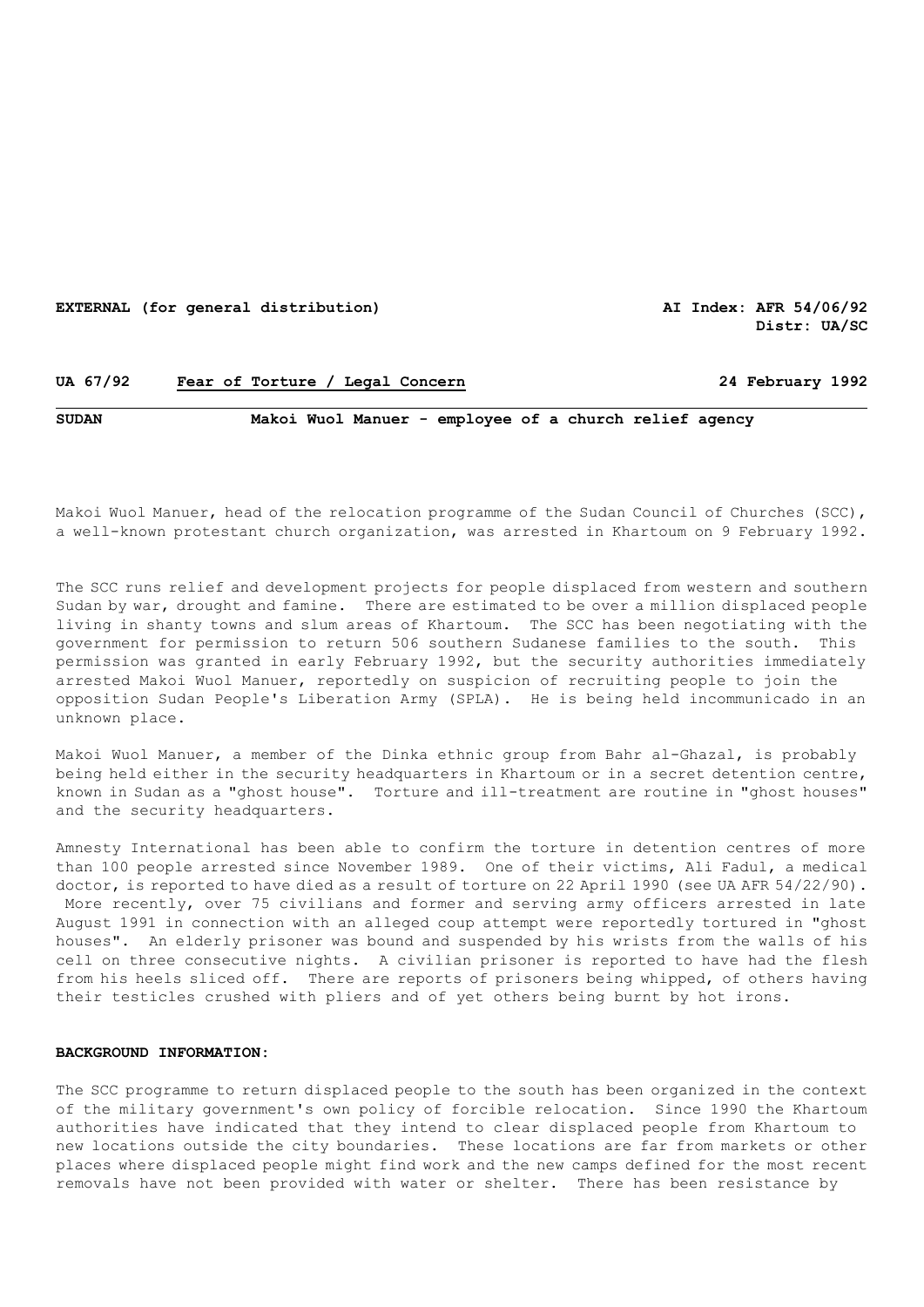displaced people defending their homes and the authorities have used troops to enforce the demolitions. At least 6 people were killed when troops opened fire on displaced people in the Hai Yussif area of Khartoum North in late 1990. More recently, on 22 December 1991, troops shot rioters trying to prevent the demolition of houses in the Dar es-Salaam squatter camp in south Khartoum. At least 21 people are known to have been killed. In another incident on 15 January 1992, three people were shot dead as troops evicted displaced people from their homes in the Kober area of Khartoum North.

## **page 2 of UA 67/92**

## **RECOMMENDED ACTION: Telegrams/telexes/express and airmail letters:**

- expressing concern at the arrest of Makoi Wuol Manuer who Amnesty International believes may be a prisoner of conscience;

- expressing concern at his continuing incommunicado detention without charge or trial and fear that he may be being tortured;

- seeking assurances that he is being humanely treated, that his whereabouts in custody are made public and that he has immediate and regular access to his family, lawyer and any necessary medical attention;

- urging that he be immediately and unconditionally released unless he is to be charged with a recognizably criminal offence and brought promptly to a fair trial.

#### **APPEALS TO:**

1) His Excellency Lieutenant General Omar Hassan al-Bashir Head of State and Chairman of the NSRCC People's Palace PO Box 281 Khartoum, Sudan **Telegrams: Lt Gen Omar Hassan al-Bashir, Khartoum, Sudan Telexes: 22385 PEPLC SD or 22411 KAID SD Salutation: Your Excellency** 2) Brigadier-General al-Zubeir Mohamed Saleh Deputy Prime Minister, Minister of the Interior and Deputy Chairman of the NSRCC People's Palace PO Box 281 Khartoum, Sudan **Telegrams: Brig-Gen al-Zubeir Mohamed Saleh, Khartoum, Sudan Telexes: 22842 WZARA SD or 22604 IPOL SD Salutation: Dear Brigadier-General**

3) Brigadier Ahmad Mahmoud Hassan Minister of Justice and Attorney-General Ministry of Justice Khartoum **Telexes: 22459 KHRJA SD or 22461 KHRJA SD (via Ministry of Foreign Affairs) Salutation: Dear Brigadier**